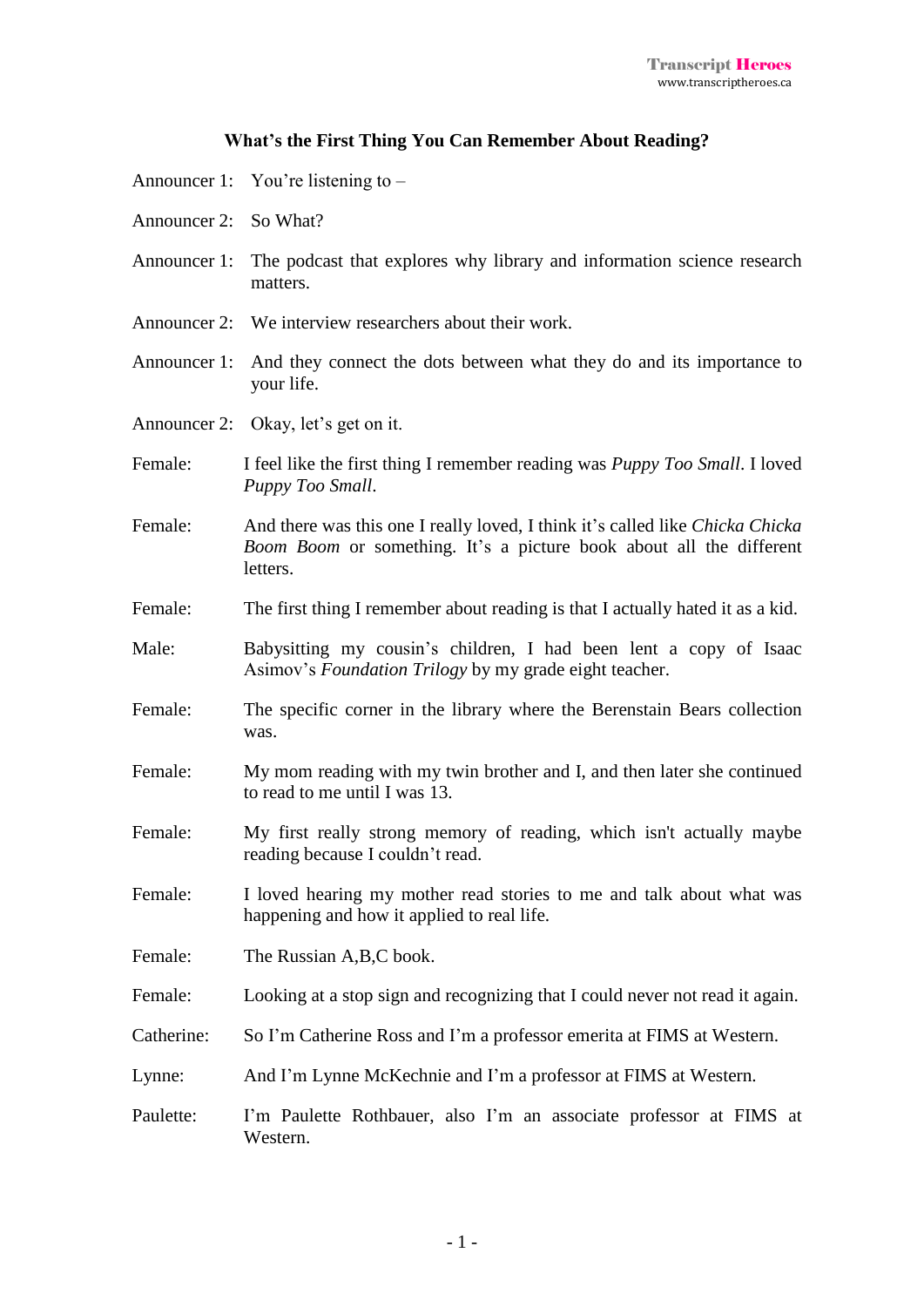Catherine: Okay, so my first book that I can remember – and of course it's not the first book, but it's the one that sticks out in my mind – is this Little Golden Book about a whole lot of animals that were in the middle of Africa, and their pool of water was drying up and it got drier and drier and drier and drier. And everyone said "What will we do?"

> And they turned to the wisest of the animals, which was the lion. And the lion said "We're going to have to do an overland trek."

> Or maybe it was the elephant. Possibly it was the elephant. And the elephant said "We have to do an overland trek to a place that I remember many, many years ago had water."

> And they went and they went and they went and they went through many pages, and at the end they got there. But it wasn't quite like the thing they remembers so they didn't like it very well. And then it rained. And then they came back to their own little pool and everyone was so happy and they jumped in the water and the end.

- Paulette: And it was a Little Golden Book you recall.
- Catherine: It was a Little Golden Book, yeah, the ones that were 35 cents.
- Lynne: Or 25 cents. And you know until *Harry Potter*, the Little Golden Book *The Little Poky Puppy* was the bestselling book of all time.
- Paulette: And that's the book that always comes up. When I hear Little Golden Book I always picture…
- Lynne: *Poky Little Puppy.*
- Paulette: Yeah.
- Lynne: The minute I read it I recognized the plot. But then I'll say what book stands out for me. When that question was first posed I thought 'Oh, it's clear, it's Trixie Belden', which was one of those dastardly series books.

And the thing is, we loved them, we and my friends, and for all sorts of good reasons. First, we could read them on our own. We read them. You know, they were chapter books. We read them on our own. But also it was that what I see now as like social capital. We traded them. And you could get these things. They were cheap. And there was all these wonderful waiting periods where so and so had a birthday coming and her aunt always sent her a new Trixie Belden. So she's going to read it first, but then who's going to read it after?

I treasure them and I have almost a complete set of the first eight still now. I'm not re-reading them because I don't want to disrupt that deep tremendous pleasure.

Paulette: That's great. So I knew that you were going to ask us this question, so – at least yesterday I knew that. And it's hard for me to remember what the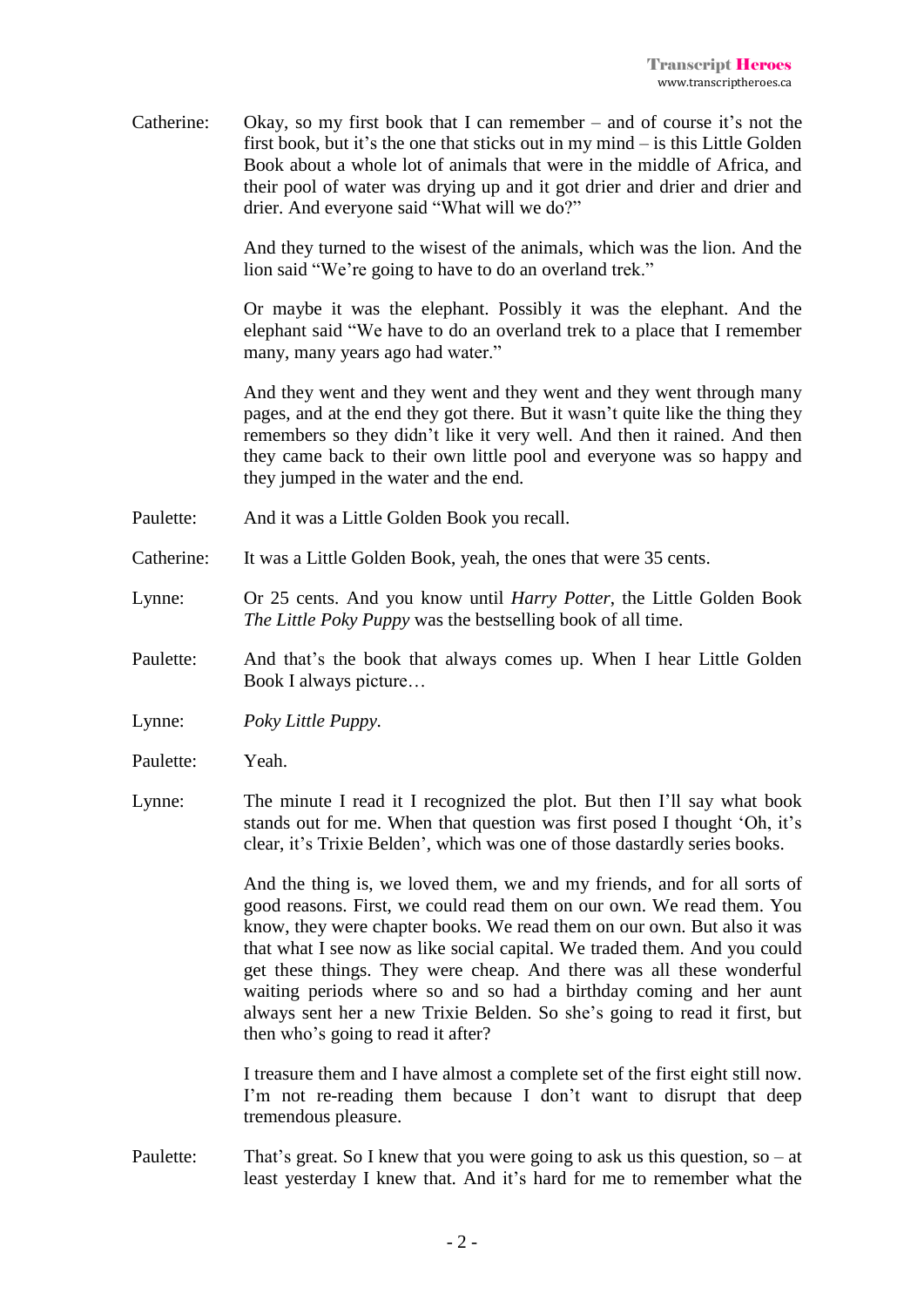first thing was that I read, which is surprising to me, right. So I've been spending a lot of time thinking about 'Why can't I remember the first things that I read?'

But what I do remember is that I had a record player, a little Fisher Price record player that came in a suitcase. I think it was Fisher Price. And I had two albums of books, and one was the Disney Snow White, which I also had a book version of that. And I also had a record that was Sereno de Bergerac. And those are my earliest memories of reading, right, which is also kind…

You can't see this because we're on a podcast, but I'm doing air quotes around reading. But it surprised me that my first memory of reading was actually about listening to records. I'd forgotten about it. But I loved both of them a lot.

- Catherine: But you know that's interesting because it raises the issue of the relation of reading to other media, you know, records in those days but then it became videotapes and now…
- Lynne: Videogames.
- Catherine: Videogames.
- Paulette: Yeah, and you know the memory, it's kind of wild because it's really multisensory for me. I can picture, you remember the evil stepmother from the Disney Snow White, and her dramatic purple black and white hair. I can picture it vividly, even though I probably haven't looked at that or seen the film in over 35 years or however long it's been.

And also, the soundtrack that goes with audio books. I don't listen to audio books much now at all, but it's interesting. I was curious to go back and try to remember that, because there are also memories of things like *Clifford the Big Red Dog*, which I know I got through the scholastic book program. We didn't have a lot of books but… But you know you do start… It's a curious…

You know one of the things what I think we all do is ask our readers to start from the earliest memories of reading and then to account for a reading history somehow. But it's curious when you do it yourself.

- Catherine: And you know how much has been dropped out, because what these interviews do is that they capture that have been important enough to readers that they remember it for decades.
- Paulette: Yeah, that's so true.
- Catherine: So all the other things that we may have read haven't registered with us.
- Lynne: And recollection, which I think is amazing because I teach the children's reading classes, the children's materials. And I give them the other children's one they'll look at a dozen, 15 picture books and they nice little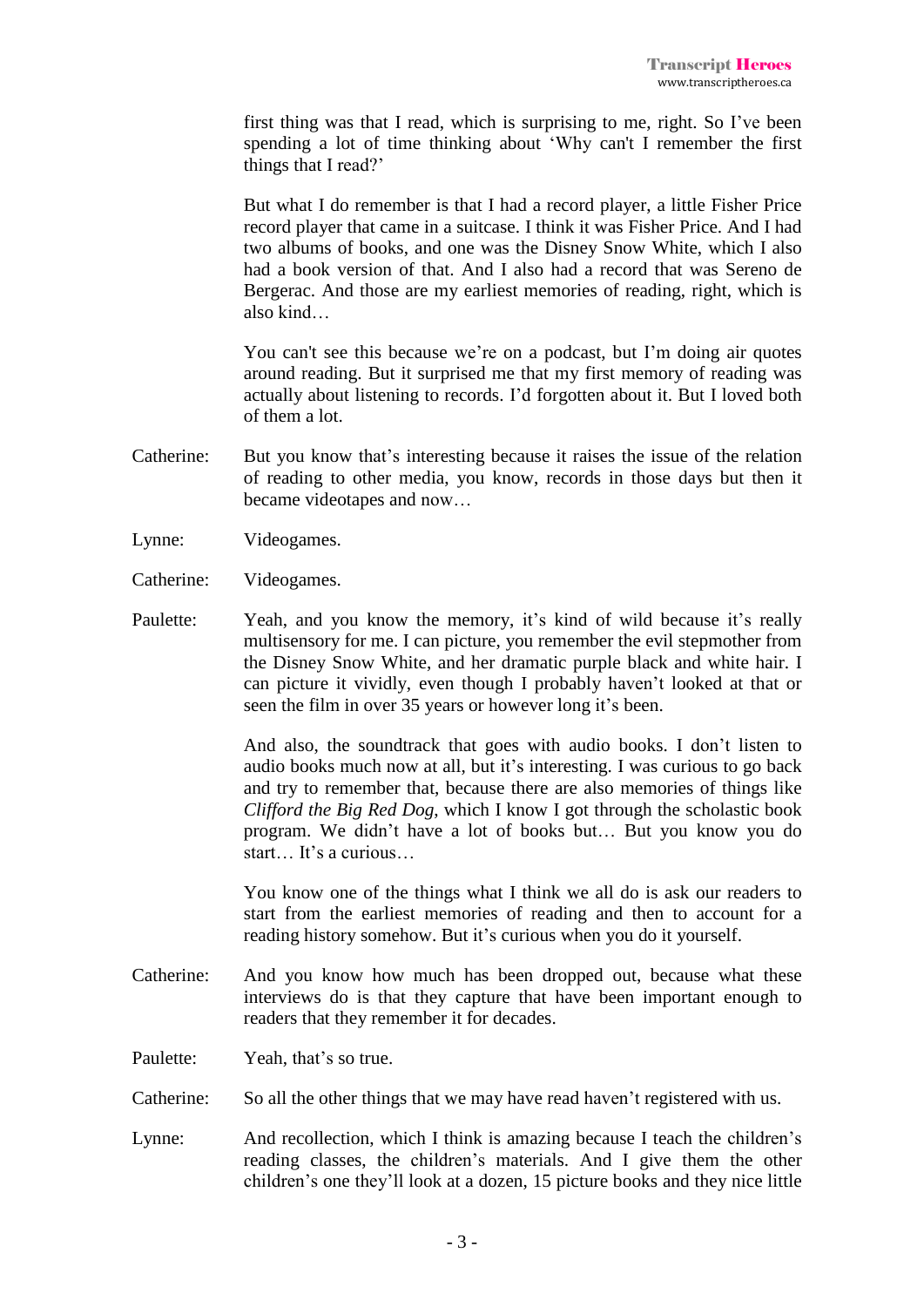response reports. And it's so common that they recollect that. I didn't remember this book. But I saw the cover and I said "There she is. There's Madeline."

And then all of a sudden the memories of my mother reading this with me, I always find that fascinating because it's really made a part of that person, not just their history as a reader but their history as a person interacting in the world. But it's latent. It's under there and hidden. So recollection is really Amazing too.

- Paulette: Recollection that comes about because people are talking to other people about reading. There's something about that conversation about reading that matters. Like it's our methodology, right?
- Catherine: Yeah.
- Paulette: And there's something special about that as well.
- Lynne: And they love doing it. We never have problems finding opportunities for conversations with readers, or people who might not even be described as avid readers. They're always so eager to share that. I've been thanked a lot of times, you know "Thank you for the opportunity to talk about this", which makes it really satisfying and special when you're out there, you know.

You're not giving them a survey. You're not asking them to do stuff that… You're asking them to do something pleasant, and it becomes pleasant for both the researcher and the participant, the  $- I$  don't even want to call them… They become like a colleague in the process really of doing that work, just because it's a shared  $-$  a shared understanding is what emerges in some way. I've always like that.

I always was happy when I was going out to get my data and other people always wanted… I was once told I was having far too much fun doing my Ph.D. thesis for example, because I would come back so happy after talking to a four year old about what she was reading.

Catherine: The key to this kind of interview of course is to start with a reader and then say 'What was important to you?' That's why that first question, what can you remember either reading yourself, the first thing you can remember either reading yourself or having read to you is a good thing to start with, because then you can then say 'And then what? And then what was important? And then what happened? And then did anything change?'

> And the question that evokes a big response when I ask it is "What would it be like for you if for one reason or another you couldn't read?"

> And they say "Oh my God! Oh, that'd be terrible. That would be just like not having sex. I don't know what I would do. It'd be like, I don't know, I'd be colour blind."